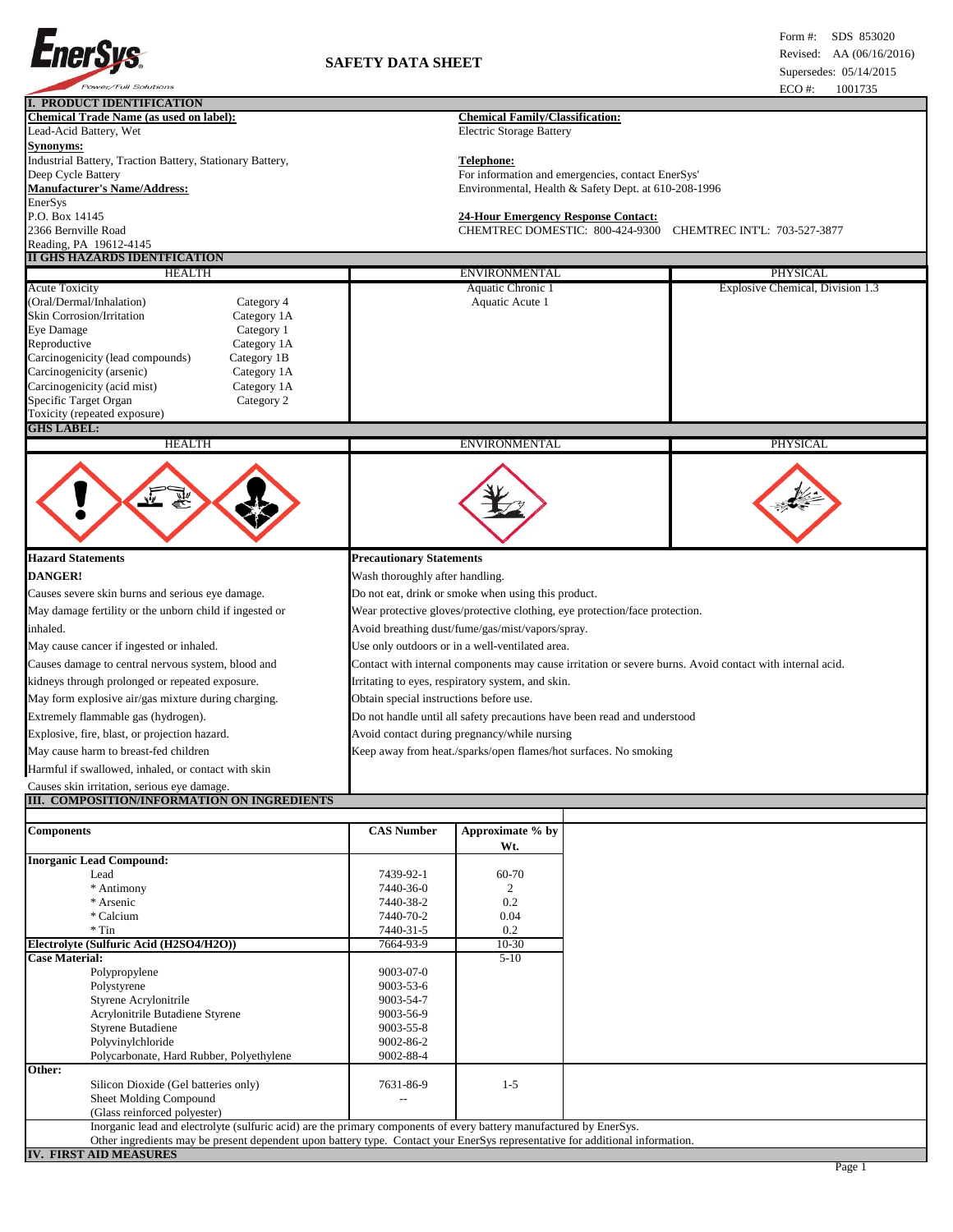

## Revised: AA (06/16/2016) **SAFETY DATA SHEET**

| <b>Inhalation:</b><br>Sulfuric Acid: Remove to fresh air immediately. If breathing is difficult, give oxygen. Consult a physician.                                  |  |
|---------------------------------------------------------------------------------------------------------------------------------------------------------------------|--|
| Lead: Remove from exposure, gargle, wash nose and lips; consult physician.                                                                                          |  |
| <b>Ingestion:</b>                                                                                                                                                   |  |
| Sulfuric Acid: Give large quantities of water; do not induce vomiting or aspiration into the lungs may occur and can cause permanent injury or death;               |  |
| consult a physician.                                                                                                                                                |  |
| Lead: Consult physician immediately.                                                                                                                                |  |
| Skin:                                                                                                                                                               |  |
| Sulfuric Acid: Flush with large amounts of water for at least 15 minutes; remove contaminated clothing completely, including shoes.                                 |  |
| If symptoms persist, seek medical attention. Wash contaminated clothing before reuse. Discard contaminated shoes.                                                   |  |
| Lead: Wash immediately with soap and water.                                                                                                                         |  |
| Eyes:                                                                                                                                                               |  |
| Sulfuric Acid and Lead: Flush immediately with large amounts of water for a least 15 minutes while lifting lids.                                                    |  |
| Seek immediate medical attention if eyes have been exposed directly to acid.                                                                                        |  |
| V. FIRE FIGHTING MEASURES                                                                                                                                           |  |
| Flash Point: N/A<br><b>Flammable Limits:</b> LEL = $4.1\%$ (Hydrogen Gas)<br>$UEL = 74.2%$                                                                          |  |
| Extinguishing Media: CO2; foam; dry chemical. Do not use carbon dioxide directly on cells. Avoid breathing vapors. Use appropriate media for surrounding fire.      |  |
| <b>Special Fire Fighting Procedures:</b>                                                                                                                            |  |
| If batteries are on charge, shut off power. Use positive pressure, self-contained breathing apparatus. Water applied to electrolyte generates                       |  |
| heat and causes it to spatter. Wear acid-resistant clothing, gloves, face and eye protection.                                                                       |  |
| But note that strings of series connected batteries may still pose risk of electric shock even when charging equipment is shut down.                                |  |
| <b>Unusual Fire and Explosion Hazards:</b>                                                                                                                          |  |
| Highly flammable hydrogen gas is generated during charging and operation of batteries. To avoid risk of fire or explosion, keep sparks or other                     |  |
| sources of ignition away from batteries. Do not allow metallic materials to simultaneously contact negative and positive terminals of cells and                     |  |
| batteries. Follow manufacturer's instructions for installation and service.                                                                                         |  |
| VI. ACCIDENTAL RELEASE MEASURES                                                                                                                                     |  |
| <b>Spill or Leak Procedures:</b>                                                                                                                                    |  |
| Stop flow of material, contain/absorb small spills with dry sand, earth, and vermiculite. Do not use combustible materials. If possible, carefully                  |  |
| neutralize spilled electrolyte with soda ash, sodium bicarbonate, lime, etc. Wear acid-resistant clothing, boots, gloves, and face shield. Do not                   |  |
| allow discharge of unneutralized acid to sewer. Acid must be managed in accordance with local, state, and federal requirements.                                     |  |
| Consult state environmental agency and/or federal EPA.                                                                                                              |  |
| VII. HANDLING AND STORAGE                                                                                                                                           |  |
| <b>Handling:</b>                                                                                                                                                    |  |
| Unless involved in recycling operations, do not breach the casing or empty the contents of the battery. Handle carefully and avoid tipping,                         |  |
| which may allow electrolyte leakage. There may be increasing risk of electric shock from strings of connected batteries.                                            |  |
| Keep containers tightly closed when not in use. If battery case is broken, avoid contact with internal components.                                                  |  |
| Keep vent caps on and cover terminals to prevent short circuits. Place cardboard between layers of stacked automotive batteries to avoid damage and short circuits. |  |
| Keep away from combustible materials, organic chemicals, reducing substances, metals, strong oxidizers and water. Use banding or stretch wrap to secure items for   |  |
| shipping.                                                                                                                                                           |  |
| Storage:                                                                                                                                                            |  |
| Store batteries in cool, dry, well-ventilated areas with impervious surfaces and adequate containment in the event of spills. Batteries should                      |  |
| also be stored under roof for protection against adverse weather conditions. Separate from incompatible materials. Store and handle only                            |  |
| in areas with adequate water supply and spill control. Avoid damage to containers. Keep away from fire, sparks and heat. Keep away from metallic objects could      |  |
| bridge the terminals on a battery and create a dangerous short-circuit.                                                                                             |  |
| <b>Charging:</b>                                                                                                                                                    |  |
| There is a possible risk of electric shock from charging equipment and from strings of series connected batteries, whether or not being charged. Shut-off power to  |  |
| chargers whenever not in use and before detachment of any circuit connections. Batteries being charged will generate and release flammable hydrogen gas.            |  |
| Charging space should be ventilated. Keep battery vent caps in position. Prohibit smoking and avoid creation of flames and sparks nearby.                           |  |
| Wear face and eye protection when near batteries being charged.                                                                                                     |  |
|                                                                                                                                                                     |  |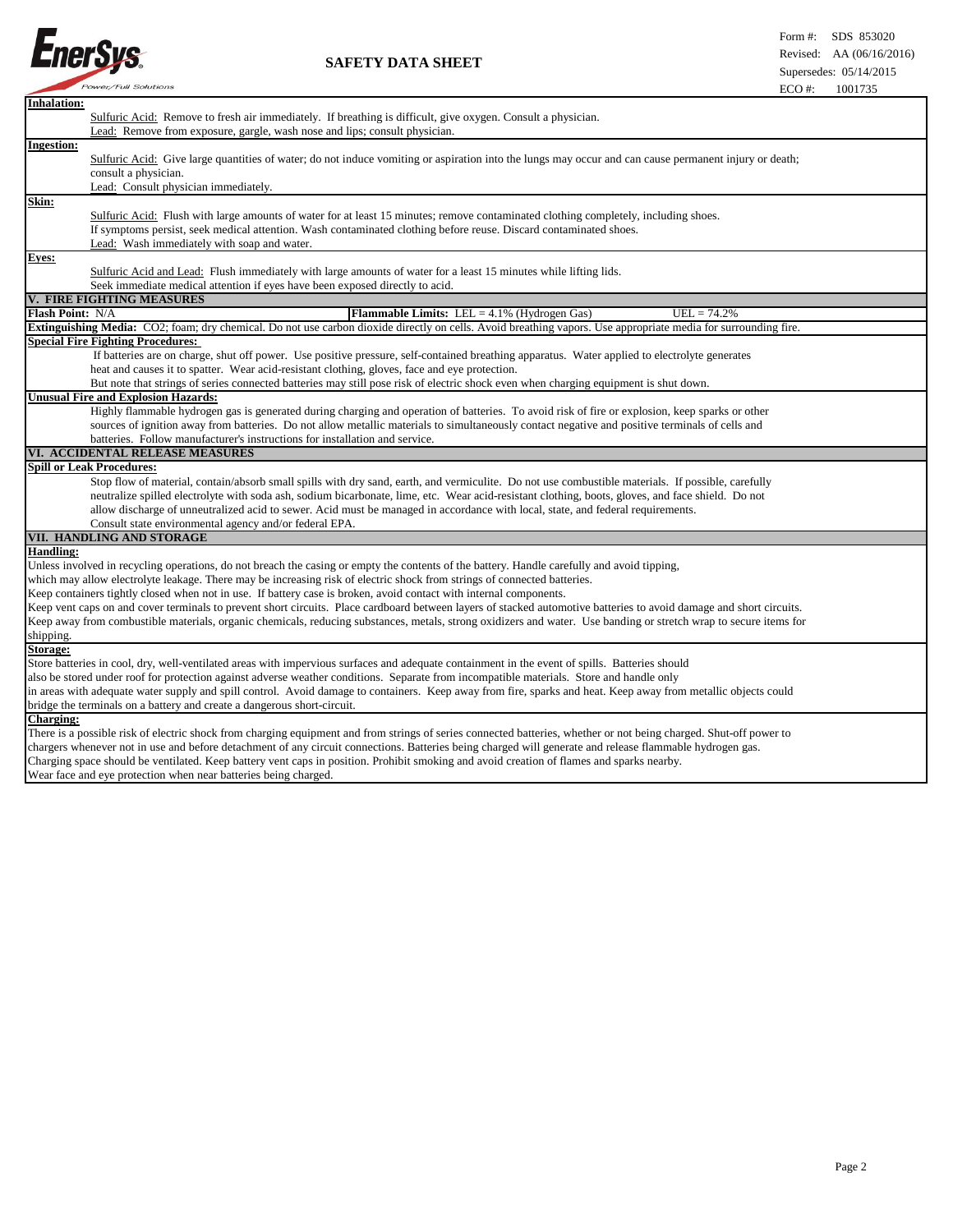

## Revised: AA (06/16/2016) **SAFETY DATA SHEET**

 **VIII. EXPOSURE CONTROLS/PERSONAL PROTECTION** 

| Exposure Limits (mg/m3) Note: N.E.= Not Established                                                                                                |                                                                                                                                                        |                                  |                                |            |                                          |               |
|----------------------------------------------------------------------------------------------------------------------------------------------------|--------------------------------------------------------------------------------------------------------------------------------------------------------|----------------------------------|--------------------------------|------------|------------------------------------------|---------------|
|                                                                                                                                                    |                                                                                                                                                        |                                  |                                |            |                                          |               |
| <b>INGREDIENTS</b>                                                                                                                                 | <b>OSHA PEL</b>                                                                                                                                        | <b>ACGIH</b>                     | <b>US NIOSH</b>                | Quebec PEV | Ontario OEL                              | <b>EU OEL</b> |
| (Chemical/Common Names)                                                                                                                            |                                                                                                                                                        |                                  |                                |            |                                          |               |
| <b>Lead and Lead Compounds</b>                                                                                                                     |                                                                                                                                                        |                                  |                                |            |                                          |               |
| (inorganic)                                                                                                                                        | 0.05                                                                                                                                                   | 0.05                             | 0.05                           | 0.05       | 0.05                                     | 0.15(b)       |
| Antimony                                                                                                                                           | 0.5                                                                                                                                                    | 0.5                              | 0.5                            | 0.5        | 0.5                                      | 0.5(b,e)      |
| Arsenic                                                                                                                                            | 0.01                                                                                                                                                   | 0.01                             | 0.002                          | 0.2        | 0.01                                     | N.E           |
| Calcium                                                                                                                                            | N.E                                                                                                                                                    | N.E                              | N.E                            | N.E        | N.E                                      | N.E           |
| Tin                                                                                                                                                | 2                                                                                                                                                      | 2                                | $\boldsymbol{2}$               | 2          | $\mathfrak{2}$                           | N.E           |
| Electrolyte (Sulfuric Acid)                                                                                                                        | $\mathbf{1}$                                                                                                                                           | 0.2                              | $\mathbf{1}$                   | 1          | 0.2                                      | 0.05(c)       |
| Polypropylene                                                                                                                                      | N.E                                                                                                                                                    | N.E                              | N.E                            | N.E        | N.E                                      | N.E           |
| Polystyrene                                                                                                                                        | N.E                                                                                                                                                    | N.E                              | N.E                            | N.E        | N.E                                      | N.E           |
| Styrene Acrylonitrile                                                                                                                              | N.E                                                                                                                                                    | N.E                              | N.E                            | N.E        | N.E                                      | N.E           |
| Acrylonitrile Butadiene                                                                                                                            |                                                                                                                                                        |                                  |                                |            |                                          |               |
| Styrene                                                                                                                                            | N.E                                                                                                                                                    | N.E                              | N.E                            | N.E        | N.E                                      | N.E           |
| <b>Styrene Butadiene</b>                                                                                                                           | N.E                                                                                                                                                    | N.E                              | N.E                            | N.E        | N.E                                      | N.E           |
| Polyvinylchloride                                                                                                                                  | N.E                                                                                                                                                    | N.E                              | N.E                            | N.E        | 1                                        | N.E           |
| Polycarbonate, Hard                                                                                                                                |                                                                                                                                                        |                                  |                                |            |                                          |               |
| Rubber, Polyethylene                                                                                                                               | N.E                                                                                                                                                    | N.E                              | N.E                            | N.E        | N.E                                      | N.E           |
| <b>Silicon Dioxide</b>                                                                                                                             |                                                                                                                                                        |                                  |                                |            |                                          |               |
| (Gel Batteries Only)                                                                                                                               | N.E                                                                                                                                                    | N.E                              | N.E                            | N.E        | N.E                                      | N.E           |
|                                                                                                                                                    |                                                                                                                                                        |                                  |                                |            |                                          |               |
|                                                                                                                                                    |                                                                                                                                                        |                                  |                                |            |                                          |               |
| Sheet Molding Compound                                                                                                                             |                                                                                                                                                        |                                  |                                |            |                                          |               |
| (Glass reinforced polyester)                                                                                                                       | N.E                                                                                                                                                    | N.E                              | N.E                            | N.E        | N.E                                      | N.E           |
| <b>NOTES:</b>                                                                                                                                      |                                                                                                                                                        |                                  |                                |            |                                          |               |
| (b) As inhalable aerosol                                                                                                                           |                                                                                                                                                        |                                  |                                |            |                                          |               |
| (c) Thoracic fraction                                                                                                                              |                                                                                                                                                        |                                  |                                |            |                                          |               |
|                                                                                                                                                    | (e) Based on OEL;s Of Austria, Belgium, Denmark, France, Netherlands, Switzerland, & U.K.                                                              |                                  |                                |            |                                          |               |
|                                                                                                                                                    |                                                                                                                                                        |                                  |                                |            |                                          |               |
| <b>Engineering Controls (Ventilation):</b>                                                                                                         |                                                                                                                                                        |                                  |                                |            |                                          |               |
|                                                                                                                                                    | Store and handle in well-ventilated area. If mechanical ventilation is used, components must be acid-resistant.                                        |                                  |                                |            |                                          |               |
|                                                                                                                                                    | Handle batteries cautiously to avoid spills. Make certain vent caps are on securely. Avoid contact with internal components. Wear protective           |                                  |                                |            |                                          |               |
| clothing, eye and face protection when filling, charging or handling batteries. Do not allow metallic materials to simultaneously contact both the |                                                                                                                                                        |                                  |                                |            |                                          |               |
|                                                                                                                                                    | positive and negative terminals of the batteries. Charge the batteries in areas with adequate ventilation. General dilution ventilation is acceptable. |                                  |                                |            |                                          |               |
| <b>Respiratory Protection (NIOSH/MSHA approved):</b>                                                                                               |                                                                                                                                                        |                                  |                                |            |                                          |               |
|                                                                                                                                                    | None required under normal conditions. When concentrations of sulfuric acid mist are known to exceed the PEL, use NIOSH or MSHA-approved               |                                  |                                |            |                                          |               |
| respiratory protection.<br><b>Skin Protection:</b>                                                                                                 |                                                                                                                                                        |                                  |                                |            |                                          |               |
|                                                                                                                                                    | If battery case is damaged, use rubber or plastic acid-resistant gloves with elbow-length gauntlet, acid-resistant apron, clothing and boots.          |                                  |                                |            |                                          |               |
| <b>Eve Protection:</b>                                                                                                                             |                                                                                                                                                        |                                  |                                |            |                                          |               |
|                                                                                                                                                    | If battery case is damaged, use chemical goggles or face shield.                                                                                       |                                  |                                |            |                                          |               |
| <b>Other Protection:</b>                                                                                                                           |                                                                                                                                                        |                                  |                                |            |                                          |               |
|                                                                                                                                                    | In areas where sulfuric acid is handled in concentrations greater than 1%, emergency eyewash stations and showers should be provided,                  |                                  |                                |            |                                          |               |
|                                                                                                                                                    | with unlimited water supply. Acid-resistant apron. Under severe exposure emergency conditions, wear acid-resistant clothing and boots.                 |                                  |                                |            |                                          |               |
|                                                                                                                                                    | Face shield recommended when adding water or electrolyte to batteries, wash hands after handling.                                                      |                                  |                                |            |                                          |               |
| IX. PHYSICAL AND CHEMICAL PROPERTIES                                                                                                               |                                                                                                                                                        |                                  |                                |            |                                          |               |
| <b>Properties Listed Below are for Electrolyte:</b>                                                                                                |                                                                                                                                                        |                                  |                                |            |                                          |               |
| <b>Boiling Point:</b>                                                                                                                              |                                                                                                                                                        | $203 - 240^{\circ}$ F            | Specific Gravity $(H2O = 1)$ : |            | 1.215 to 1.350                           |               |
| <b>Melting Point:</b>                                                                                                                              |                                                                                                                                                        | N/A                              | Vapor Pressure (mm Hg):        |            | 10                                       |               |
| <b>Solubility in Water:</b>                                                                                                                        |                                                                                                                                                        | 100%                             | Vapor Density $(AIR = 1)$ :    |            | Greater than 1                           |               |
|                                                                                                                                                    | Evaporation Rate: (Butyl Acetate = $1$ )                                                                                                               | Less than 1                      | % Volatile by Weight:          |            | N/A                                      |               |
|                                                                                                                                                    |                                                                                                                                                        | $\mathbf{p}$ H: $\approx$ 1 to 2 | <b>Flash Point:</b>            |            |                                          |               |
|                                                                                                                                                    |                                                                                                                                                        |                                  |                                |            | Below room temperature (as hydrogen gas) |               |

Electrolyte is a clear liquid with a sharp, penetrating, pungent odor.

**LEL (Lower Explosive Limit)** 4.1% (Hydrogen) **UEL (Upper Explosive Limit)** 74.2% (Hydrogen)

Appearance and Odor: **Manufactured article**; no apparent odor.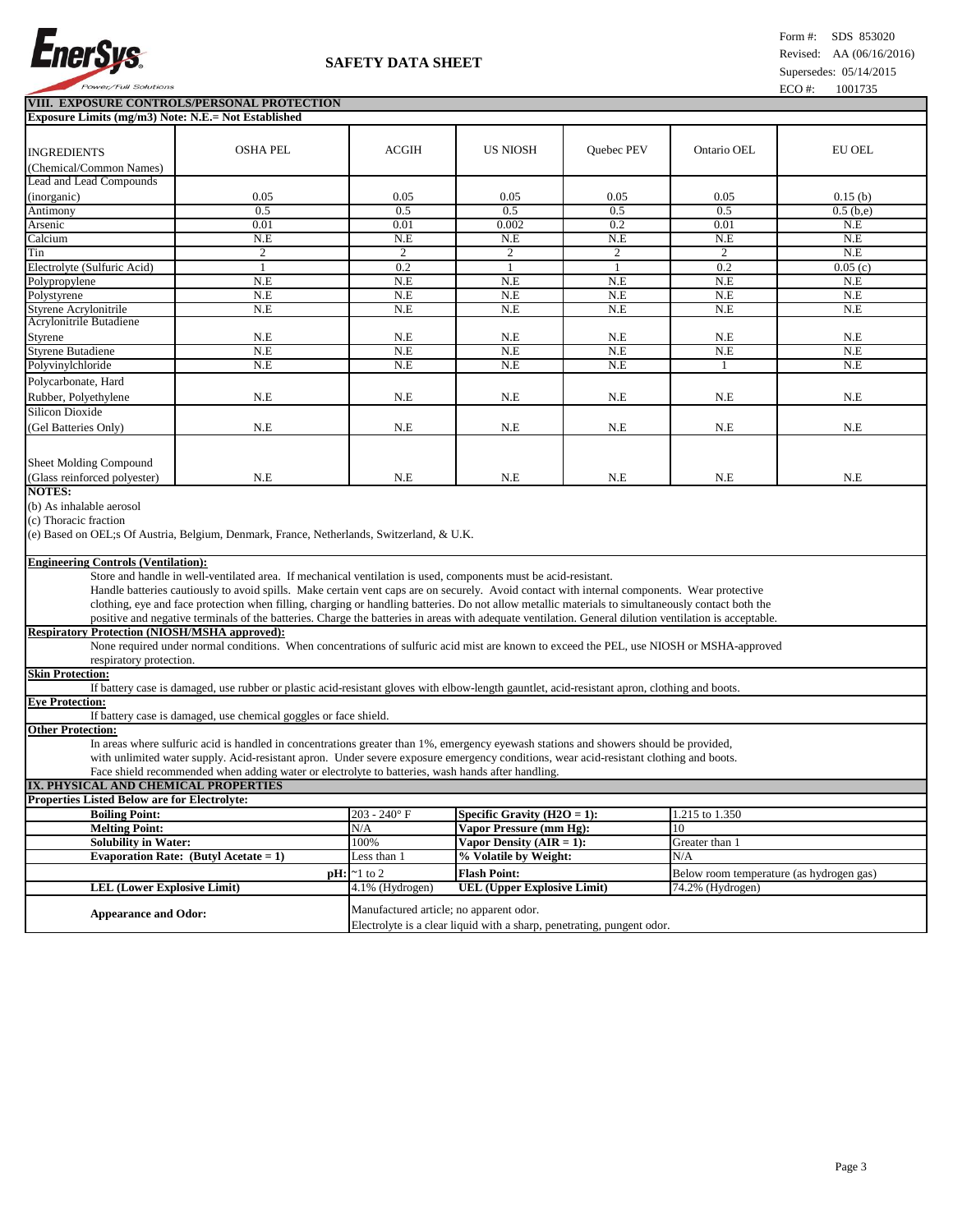

| X. STABILITY AND REACTIVITY                                                                                                                          |
|------------------------------------------------------------------------------------------------------------------------------------------------------|
| <b>Stability: Stable X_</b><br>Unstable                                                                                                              |
| This product is stable under normal conditions at ambient temperature.                                                                               |
| <b>Conditions To Avoid:</b> Prolonged overcharge; sources of ignition                                                                                |
| Incompatibility: (Materials to avoid)                                                                                                                |
| Sulfuric Acid: Contact with combustibles and organic materials may cause fire and explosion. Also reacts violently with strong reducing agents,      |
| metals, sulfur trioxide gas, strong oxidizers and water. Contact with metals may produce toxic sulfur dioxide fumes and may release flammable        |
| hydrogen gas.                                                                                                                                        |
| Lead Compounds: Avoid contact with strong acids, bases, halides, halogenates, potassium nitrate, permanganate, peroxides, nascent hydrogen           |
| and reducing agents.                                                                                                                                 |
| Arsenic compounds: strong oxidizers; bromine azide. NOTE: hydrogen gas can react with inorganic arsenic to form the highly toxic gas-arsine.         |
| <b>Hazardous Decomposition Products:</b>                                                                                                             |
| Sulfuric Acid: Sulfur trioxide, carbon monoxide, sulfuric acid mist, sulfur dioxide, and hydrogen sulfide.                                           |
| Lead Compounds: High temperatures likely to produce toxic metal fume, vapor, or dust; contact with strong acid or base or presence of nascent        |
| hydrogen may generate highly toxic arsine gas.                                                                                                       |
| <b>Hazardous Polymerization:</b>                                                                                                                     |
| Will not occur                                                                                                                                       |
| XI. TOXICOLOGICAL INFORMATION                                                                                                                        |
| <b>Routes of Entry:</b>                                                                                                                              |
| Sulfuric Acid: Harmful by all routes of entry.                                                                                                       |
| Lead Compounds: Hazardous exposure can occur only when product is heated, oxidized or otherwise processed or damaged to create dust, vapor           |
| or fume. The presence of nascent hydrogen may generate highly toxic arsine gas.                                                                      |
| <b>Inhalation:</b>                                                                                                                                   |
| Sulfuric Acid: Breathing of sulfuric acid vapors or mists may cause severe respiratory irritation.                                                   |
| Lead Compounds: Inhalation of lead dust or fumes may cause irritation of upper respiratory tract and lungs.                                          |
| <b>Ingestion:</b>                                                                                                                                    |
| Sulfuric Acid: May cause severe irritation of mouth, throat, esophagus and stomach.                                                                  |
| Lead Compounds: Acute ingestion may cause abdominal pain, nausea, vomiting, diarrhea and severe cramping. This may lead rapidly to systemic          |
| toxicity and must be treated by a physician.                                                                                                         |
| <b>Skin Contact:</b>                                                                                                                                 |
|                                                                                                                                                      |
| Sulfuric Acid: Severe irritation, burns and ulceration.                                                                                              |
| Lead Compounds: Not absorbed through the skin.                                                                                                       |
| Arsenic Compounds: Contact may cause dermatitis and skin hyper pigmentation.                                                                         |
| <b>Eye Contact:</b>                                                                                                                                  |
| Sulfuric Acid: Severe irritation, burns, cornea damage, and blindness.                                                                               |
| Lead Components: May cause eye irritation.                                                                                                           |
| <b>Effects of Overexposure - Acute:</b>                                                                                                              |
| Sulfuric Acid: Severe skin irritation, damage to cornea, upper respiratory irritation.                                                               |
| Lead Compounds: Symptoms of toxicity include headache, fatigue, abdominal pain, loss of appetite, muscular aches and weakness, sleep                 |
| disturbances and irritability.                                                                                                                       |
| <b>Effects of Overexposure - Chronic:</b>                                                                                                            |
| Sulfuric Acid: Possible erosion of tooth enamel, inflammation of nose, throat and bronchial tubes.                                                   |
| Lead Compounds: Anemia; neuropathy, particularly of the motor nerves, with wrist drop; kidney damage; reproductive changes in males and              |
| females. Repeated exposure to lead and lead compounds in the workplace may result in nervous system toxicity. Some toxicologists report abnormal     |
| conduction velocities in persons with blood lead levels of 50mcg/100 ml or higher. Heavy lead exposure may result in central nervous system damage,  |
| encephalopathy and damage to the blood-forming (hematopoietic) tissues.                                                                              |
| Carcinogenicity:                                                                                                                                     |
| Sulfuric Acid: The International Agency for Research on Cancer (IARC) has classified "strong inorganic acid mist containing sulfuric acid" as a      |
| Group 1 carcinogen, a substance that is carcinogenic to humans. This classification does not apply to liquid forms of sulfuric acid or sulfuric      |
| acid solutions contained within a battery. Inorganic acid mist (sulfuric acid mist) is not generated under normal use of this product. Misuse of the |
| product, such as overcharging, may result in the generation of sulfuric acid mist.                                                                   |
| Lead Compounds: Lead is listed as a Group 2A carcinogen, likely in animals at extreme doses. Per the guidance found in OSHA 29 CFR 1910.1200         |
| Appendix F, this is approximately equivalent to GHS Category 1B. Proof of carcinogenicity in humans is lacking at present.                           |
| Arsenic: Arsenic is listed by IARC as a Group 1 - carcinogenic to humans. Per the guidance found in OSHA 29 CFR 1910.1200 Appendix F, this is        |
| approximately equivalent to GHS Category 1A.                                                                                                         |
| <b>Medical Conditions Generally Aggravated by Exposure:</b>                                                                                          |
| Overexposure to sulfuric acid mist may cause lung damage and aggravate pulmonary conditions. Contact of sulfuric acid with skin may aggravate        |
| diseases such as eczema and contact dermatitis. Lead and its compounds can aggravate some forms of kidney, liver and neurologic diseases.            |
|                                                                                                                                                      |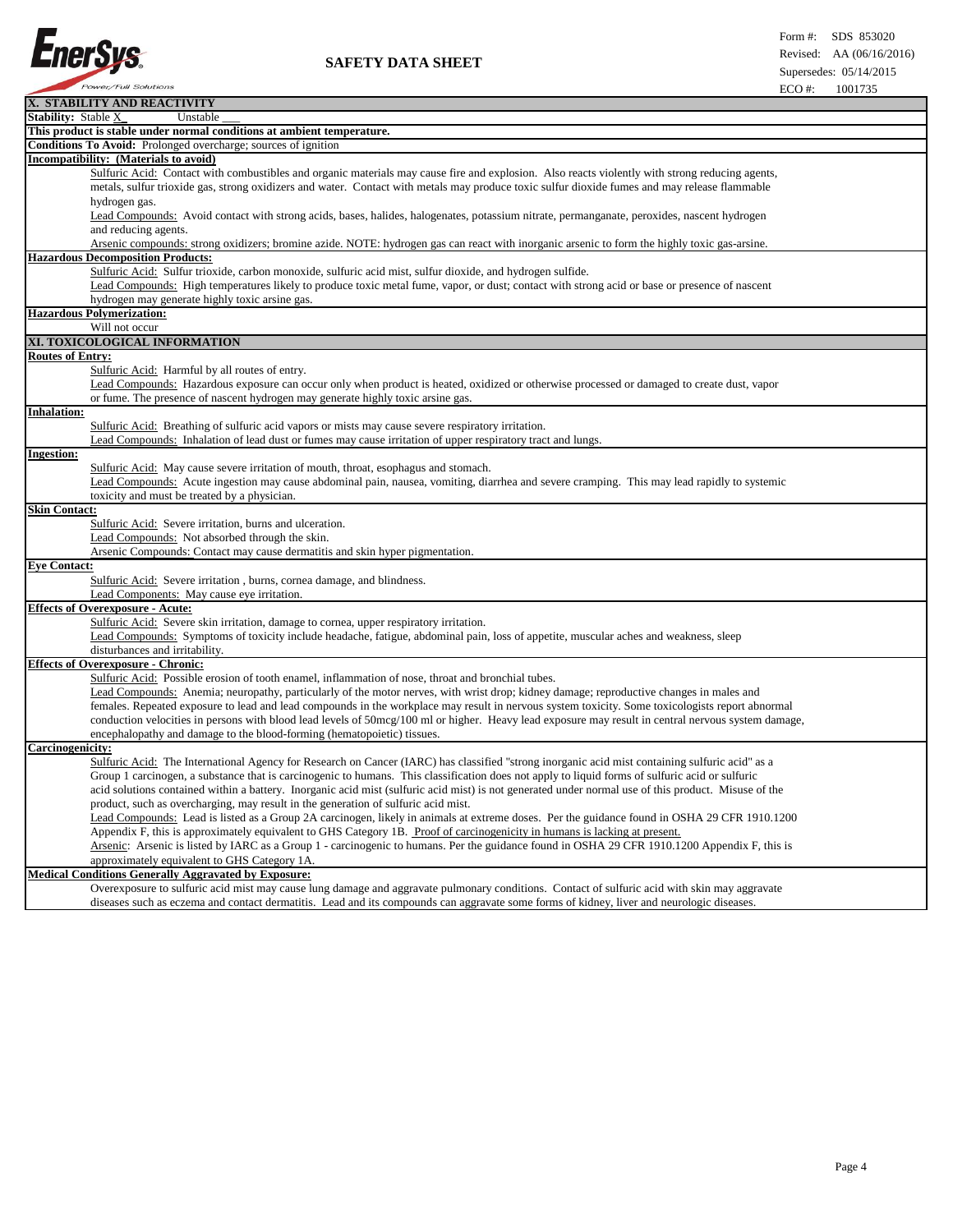

Ì.

| <b>Acute Toxicity:</b>                                                                                                                                                  |  |  |  |
|-------------------------------------------------------------------------------------------------------------------------------------------------------------------------|--|--|--|
| Inhalation LD50:                                                                                                                                                        |  |  |  |
| Electrolyte: LC50 rat: 375 mg/m3; LC50: guinea pig: 510 mg/m3                                                                                                           |  |  |  |
| Elemental Lead: Acute Toxicity Point Estimate $= 4500$ ppmV (based on lead bullion)                                                                                     |  |  |  |
| Elemental Arsenic: No data                                                                                                                                              |  |  |  |
|                                                                                                                                                                         |  |  |  |
| Oral LD50:                                                                                                                                                              |  |  |  |
| Electrolyte: rat: 2140 mg/kg                                                                                                                                            |  |  |  |
| Elemental Lead: Acute Toxicity Estimate $(ATE) = 500$ mg/kg body weight (based on lead bullion)                                                                         |  |  |  |
| Elemental Arsenic: LD50 mouse: 145 mg/kg                                                                                                                                |  |  |  |
|                                                                                                                                                                         |  |  |  |
| Elemental Antimony: LD50 rat: 100 mg/kg                                                                                                                                 |  |  |  |
| <b>Additional Health Data:</b><br>All heavy metals, including the hazardous ingredients in this product, are taken into the body primarily by inhalation and ingestion. |  |  |  |
| Most inhalation problems can be avoided by adequate precautions such as ventilation and respiratory protection covered in Section 8.                                    |  |  |  |
| Follow good personal hygiene to avoid inhalation and ingestion: wash hands, face, neck and arms thoroughly before eating, smoking or leaving the                        |  |  |  |
| worksite. Keep contaminated clothing out of non-contaminated areas, or wear cover clothing when in such areas. Restrict the use and presence of food,                   |  |  |  |
|                                                                                                                                                                         |  |  |  |
| tobacco and cosmetics to non-contaminated areas. Work clothes and work equipment used in contaminated areas must remain in designated areas and                         |  |  |  |
| never taken home or laundered with personal non-contaminated clothing. This product is intended for industrial use only and should be isolated from                     |  |  |  |
| children and their environment.                                                                                                                                         |  |  |  |
|                                                                                                                                                                         |  |  |  |
| The 19 <sup>th</sup> Amendment to EC Directive 67/548/EEC classified lead compounds, but not lead in metal form, as possibly toxic to reproduction.                     |  |  |  |
| Risk phrase 61: May cause harm to the unborn child, applies to lead compounds, especially soluble forms.                                                                |  |  |  |
| XII. ECOLOGICAL INFORMATION                                                                                                                                             |  |  |  |
| <b>Environmental Fate:</b>                                                                                                                                              |  |  |  |
|                                                                                                                                                                         |  |  |  |
| Lead is very persistent in soil and sediments. No data on environmental degradation. Mobility of metallic lead between ecological compartments is slow.                 |  |  |  |
| Bioaccumulation of lead occurs in aquatic and terrestrial animals and plants but little bioaccumulation occurs through the food chain.                                  |  |  |  |
| Most studies include lead compounds and not elemental lead.                                                                                                             |  |  |  |
| <b>Environmental Toxicity: Aquatic Toxicity:</b>                                                                                                                        |  |  |  |
| Sulfuric acid:<br>24-hr LC50, freshwater fish (Brachydanio rerio): 82 mg/L                                                                                              |  |  |  |
| 96 hr-LOEC, freshwater fish (Cyprinus carpio): 22 mg/L                                                                                                                  |  |  |  |
| 48 hr LC50 (modeled for aquatic invertebrates): <1 mg/L, based on lead bullion<br>Lead:                                                                                 |  |  |  |
| 24 hr LC50, freshwater fish (Carrassisus auratus) >5000 g/L.<br>Arsenic:                                                                                                |  |  |  |
| <b>Additional Information:</b>                                                                                                                                          |  |  |  |
|                                                                                                                                                                         |  |  |  |
| No known effects on stratospheric ozone depletion.                                                                                                                      |  |  |  |
| · Volatile organic compounds: 0% (by Volume)                                                                                                                            |  |  |  |
| · Water Endangering Class (WGK): NA                                                                                                                                     |  |  |  |
| XIII. DISPOSAL CONSIDERATIONS (UNITED STATES)                                                                                                                           |  |  |  |
| Spent batteries: Send to secondary lead smelter for recycling. Spent lead-acid batteries are not regulated as hazardous waste when the requirements of                  |  |  |  |
| 40 CFR Section 266.80 are met. This should be managed in accordance with approved local, state and federal requirements. Consult state environmental                    |  |  |  |
| agency and/or federal EPA.                                                                                                                                              |  |  |  |
| <b>Electrolyte:</b>                                                                                                                                                     |  |  |  |
| Place neutralized slurry into sealed containers and handle as applicable with state and federal regulations. Large water-diluted spills, after                          |  |  |  |
| neutralization and testing, should be managed in accordance with approved local, state and federal requirements. Consult state environmental                            |  |  |  |
|                                                                                                                                                                         |  |  |  |
| agency and/or federal EPA.                                                                                                                                              |  |  |  |
| Following local, State/Provincial, and Federal/National regulations applicable to end-of-life characteristics will be the responsibility of the end-user.               |  |  |  |
| XIV. TRANSPORT INFORMATION                                                                                                                                              |  |  |  |
| <b>U.S. DOT:</b>                                                                                                                                                        |  |  |  |
| The transportation of wet and moist charged (moist active) batteries within the continental United States is regulated by the U.S. DOT                                  |  |  |  |
| through the Code of Federal Regulations, Title 49 (49CFR). These regulations classify these types of batteries as a hazardous material.                                 |  |  |  |
| Refer to 49 CFR, 173.159 for more details pertaining to the transportation of wet and moist batteries.                                                                  |  |  |  |
|                                                                                                                                                                         |  |  |  |
| The shipping information is as follows:                                                                                                                                 |  |  |  |
| Proper Shipping Name: Batteries, wet, filled with acid<br>Packing Group: N/A                                                                                            |  |  |  |
| Hazardous Class: 8<br>Label/Placard Required: Corrosive                                                                                                                 |  |  |  |
| UN Identification: UN2794                                                                                                                                               |  |  |  |
| Contact your EnerSys representative for additional information regarding the classification of batteries.                                                               |  |  |  |
|                                                                                                                                                                         |  |  |  |
| 49 CFR 173.159(e) specifies that when transported by highway or rail, electric storage batteries containing electrolyte or corrosive battery fluid are not subject to   |  |  |  |
| any other requirements of this subchapter, if all of the following are met:                                                                                             |  |  |  |
|                                                                                                                                                                         |  |  |  |
| (1) No other hazardous materials may be transported in the same vehicle;                                                                                                |  |  |  |
| (2) The batteries must be loaded or braced so as to prevent damage and short circuits in transit;                                                                       |  |  |  |
| (3) Any other material loaded in the same vehicle must be blocked, braced, or otherwise secured to prevent contact with or damage to the batteries; and                 |  |  |  |
| (4) The transport vehicle may not carry material shipped by any person other than the shipper of the batteries.                                                         |  |  |  |

If any of the above-referenced requirements are not met, the batteries must be shipped as fully-regulated Class 8 Corrosive hazardous materials.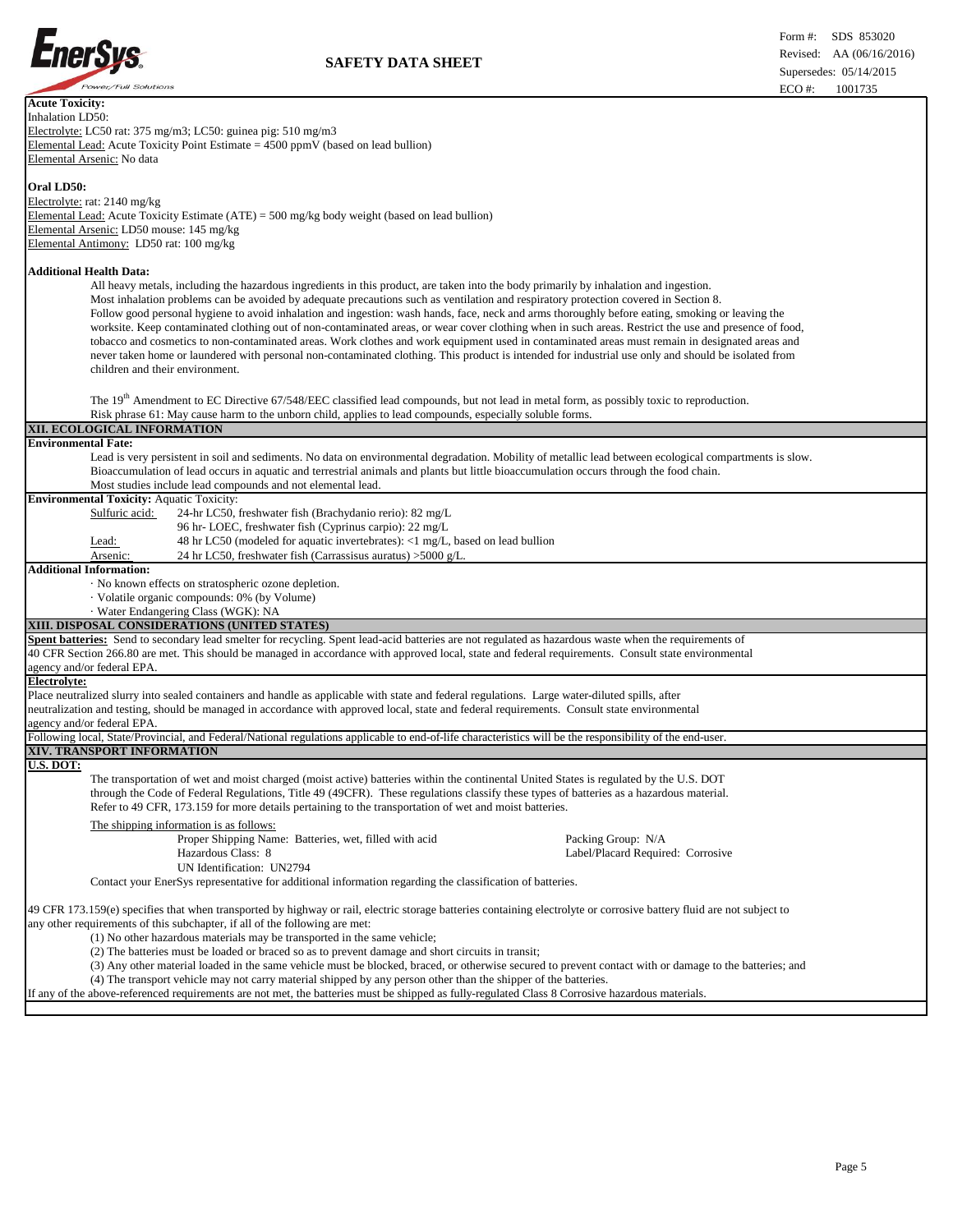

|                                                                                                                                                                                                                                                                                                                                                                                                                                                                                                                                                     |                                                                                                                                                                |                                                                                                                                                          | LUU 11.<br>19917 <i>33</i> |  |  |
|-----------------------------------------------------------------------------------------------------------------------------------------------------------------------------------------------------------------------------------------------------------------------------------------------------------------------------------------------------------------------------------------------------------------------------------------------------------------------------------------------------------------------------------------------------|----------------------------------------------------------------------------------------------------------------------------------------------------------------|----------------------------------------------------------------------------------------------------------------------------------------------------------|----------------------------|--|--|
| <b>IATA Dangerous Goods Regulations DGR:</b><br>The international transportation of wet and moist charged (moist active) batteries is regulated by the International Air Transport Association<br>(IATA). These regulations also classify these types of batteries as a hazardous material. The batteries must be packed according to<br>IATA Packing Instruction 870.                                                                                                                                                                              |                                                                                                                                                                |                                                                                                                                                          |                            |  |  |
| The shipping information is as follows:<br>Proper Shipping Name: Batteries, wet, filled with acid<br>Hazardous Class: 8<br>UN Identification: UN2794                                                                                                                                                                                                                                                                                                                                                                                                |                                                                                                                                                                | Packing Group: N/A<br>Label/Placard Required: Corrosive                                                                                                  |                            |  |  |
| Contact your EnerSys representative for additional information regarding the classification of batteries.                                                                                                                                                                                                                                                                                                                                                                                                                                           |                                                                                                                                                                |                                                                                                                                                          |                            |  |  |
| <b>IMDG:</b>                                                                                                                                                                                                                                                                                                                                                                                                                                                                                                                                        |                                                                                                                                                                |                                                                                                                                                          |                            |  |  |
| The international transportation of wet and moist charged (moist active) batteries is regulated by the International Maritime Dangerous<br>Goods code (IMDG). These regulations also classify these types of batteries as hazardous material. The batteries must be packed according to<br>IMDG code pages 8120 and 8121. IMDG Code Packing Instruction P801.<br>The shipping information is as follows:<br>Proper Shipping Name: Batteries, wet, filled with acid<br>Packing Group: N/A<br>Hazardous Class: 8<br>Label/Placard Required: Corrosive |                                                                                                                                                                |                                                                                                                                                          |                            |  |  |
| UN Identification: UN2794                                                                                                                                                                                                                                                                                                                                                                                                                                                                                                                           |                                                                                                                                                                |                                                                                                                                                          |                            |  |  |
|                                                                                                                                                                                                                                                                                                                                                                                                                                                                                                                                                     |                                                                                                                                                                |                                                                                                                                                          |                            |  |  |
| Contact your EnerSys representative for additional information regarding the classification of batteries.                                                                                                                                                                                                                                                                                                                                                                                                                                           |                                                                                                                                                                |                                                                                                                                                          |                            |  |  |
| XV. REGULATORY INFORMATION<br><b>UNITED STATES:</b>                                                                                                                                                                                                                                                                                                                                                                                                                                                                                                 |                                                                                                                                                                |                                                                                                                                                          |                            |  |  |
| <b>EPA SARA Title III:</b>                                                                                                                                                                                                                                                                                                                                                                                                                                                                                                                          |                                                                                                                                                                |                                                                                                                                                          |                            |  |  |
|                                                                                                                                                                                                                                                                                                                                                                                                                                                                                                                                                     |                                                                                                                                                                |                                                                                                                                                          |                            |  |  |
| Section 302 EPCRA Extremely Hazardous Substances (EHS):<br>Sulfuric acid is a listed "Extremely Hazardous Substance" under EPCRA, with a Threshold Planning Quantity (TPQ) of 1,000 lbs.<br>EPCRA Section 302 notification is required if 1000 lbs or more of sulfuric acid is present at one site (40 CFR 370.10). For more information consult<br>40 CFR Part 355. The quantity of sulfuric acid will vary by battery type. Contact your EnerSys representative for additional information.                                                       |                                                                                                                                                                |                                                                                                                                                          |                            |  |  |
| Section 304 CERCLA Hazardous Substances:                                                                                                                                                                                                                                                                                                                                                                                                                                                                                                            |                                                                                                                                                                |                                                                                                                                                          |                            |  |  |
| Reportable Quantity (RQ) for spilled 100% sulfuric acid under CERCLA (Superfund) and                                                                                                                                                                                                                                                                                                                                                                                                                                                                |                                                                                                                                                                |                                                                                                                                                          |                            |  |  |
| EPCRA (Emergency Planning and Community Right to Know Act) is 1,000 lbs. State and local reportable quantities for spilled sulfuric acid may vary.                                                                                                                                                                                                                                                                                                                                                                                                  |                                                                                                                                                                |                                                                                                                                                          |                            |  |  |
| Section 311/312 Hazard Categorization:                                                                                                                                                                                                                                                                                                                                                                                                                                                                                                              |                                                                                                                                                                |                                                                                                                                                          |                            |  |  |
| EPCRA Section 312 Tier Two reporting is required for non-automotive batteries if sulfuric acid is present in quantities of 500 lbs or more and/or if lead is<br>present in quantities of 10,000 lbs or more. For more information consult 40 CFR 370.10 and 40 CFR 370.40                                                                                                                                                                                                                                                                           |                                                                                                                                                                |                                                                                                                                                          |                            |  |  |
| Section 313 EPCRA Toxic Substances:                                                                                                                                                                                                                                                                                                                                                                                                                                                                                                                 |                                                                                                                                                                |                                                                                                                                                          |                            |  |  |
|                                                                                                                                                                                                                                                                                                                                                                                                                                                                                                                                                     | 40 CFR section 372.38 (b) states: If a toxic chemical is present in an article at a covered facility, a person is not required to consider the quantity of the |                                                                                                                                                          |                            |  |  |
| toxic chemical present in such article when determining whether an applicable threshold has been met under § 372.25, § 372.27, or § 372.28 or                                                                                                                                                                                                                                                                                                                                                                                                       |                                                                                                                                                                |                                                                                                                                                          |                            |  |  |
|                                                                                                                                                                                                                                                                                                                                                                                                                                                                                                                                                     | determining the amount of release to be reported under § 372.30. This exemption applies whether the person received the article from another person            |                                                                                                                                                          |                            |  |  |
| or the person produced the article. However, this exemption applies only to the quantity of the toxic chemical present in the article.                                                                                                                                                                                                                                                                                                                                                                                                              |                                                                                                                                                                |                                                                                                                                                          |                            |  |  |
|                                                                                                                                                                                                                                                                                                                                                                                                                                                                                                                                                     |                                                                                                                                                                |                                                                                                                                                          |                            |  |  |
| <b>Supplier Notification:</b><br>This product contains toxic chemicals, which may be reportable under EPCRA Section 313 Toxic Chemical Release Inventory (Form R) requirements.                                                                                                                                                                                                                                                                                                                                                                     |                                                                                                                                                                | If you are a manufacturing facility under SIC codes 20 through 39, the following information is provided to enable you to complete the required reports: |                            |  |  |
| <b>Toxic Chemical</b>                                                                                                                                                                                                                                                                                                                                                                                                                                                                                                                               | CAS Number                                                                                                                                                     | Approximate % by Wt.                                                                                                                                     |                            |  |  |
| Lead                                                                                                                                                                                                                                                                                                                                                                                                                                                                                                                                                | 7439-92-1                                                                                                                                                      | 60                                                                                                                                                       |                            |  |  |
| Electrolyte<br>(Sulfuric Acid (H2SO4/H2O))                                                                                                                                                                                                                                                                                                                                                                                                                                                                                                          | 7664-93-9                                                                                                                                                      | $10 - 30$                                                                                                                                                |                            |  |  |
| * Antimony                                                                                                                                                                                                                                                                                                                                                                                                                                                                                                                                          | 7440-36-0                                                                                                                                                      | 2                                                                                                                                                        |                            |  |  |
| * Arsenic                                                                                                                                                                                                                                                                                                                                                                                                                                                                                                                                           | 7440-38-2                                                                                                                                                      | 0.2                                                                                                                                                      |                            |  |  |
|                                                                                                                                                                                                                                                                                                                                                                                                                                                                                                                                                     | 7440-31-5                                                                                                                                                      |                                                                                                                                                          |                            |  |  |
| Tin<br>See 40 CRG Part 370 for more details.                                                                                                                                                                                                                                                                                                                                                                                                                                                                                                        |                                                                                                                                                                | 0.2                                                                                                                                                      |                            |  |  |
| of each calendar year.                                                                                                                                                                                                                                                                                                                                                                                                                                                                                                                              |                                                                                                                                                                | If you distribute this product to other manufacturers in SIC Codes 20 through 39, this information must be provided with the first shipment              |                            |  |  |
| The Section 313 supplier notification requirement does not apply to batteries, which are "consumer products".                                                                                                                                                                                                                                                                                                                                                                                                                                       |                                                                                                                                                                |                                                                                                                                                          |                            |  |  |
| * Not present in all battery types. Contact your EnerSys representative for additional information.                                                                                                                                                                                                                                                                                                                                                                                                                                                 |                                                                                                                                                                |                                                                                                                                                          |                            |  |  |

\* Not present in all battery types. Contact your EnerSys representative for additional information.